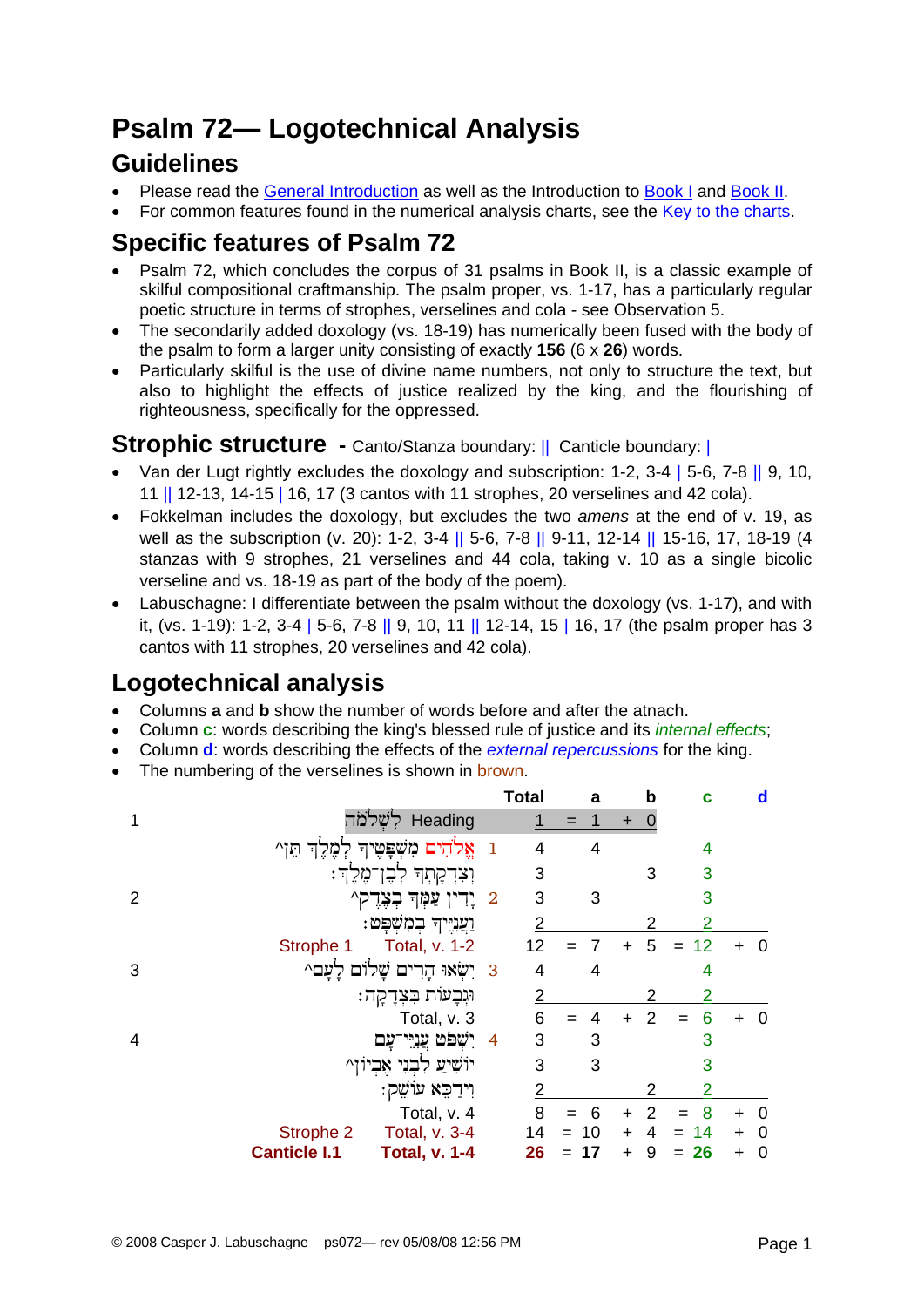| 5              | ייראוד עם־שַמֵש^                                              | 5  | 3                        | 3                                   |                              | 3                     |                                      |
|----------------|---------------------------------------------------------------|----|--------------------------|-------------------------------------|------------------------------|-----------------------|--------------------------------------|
|                | וִלְפִנֵי יָרֵהַ הוֹר הוֹרִים:                                |    | $\overline{4}$           |                                     | 4                            | 4                     |                                      |
|                | Total, v. 5                                                   |    | $\overline{7}$           | 3<br>$=$                            | $\overline{4}$<br>$+$        | $\overline{7}$<br>$=$ | $+ 0$                                |
| 6              | ירד כִּמָטַר עַל־גּז^                                         | 6  | 4                        | $\overline{4}$                      |                              | 4                     |                                      |
|                | כִּרְבִיבִים זַרְזִיךְ אָרֶץ:                                 |    | $\overline{3}$           |                                     | 3                            | 3                     |                                      |
|                | Total, v. 6                                                   |    | 7                        | 4                                   | $\overline{3}$<br>+          | 7<br>$=$              | <u>_0</u><br>+                       |
|                | Strophe 3<br><b>Total, v. 5-6</b>                             |    | 14                       | $\overline{7}$                      | $\ddot{+}$<br>$\overline{7}$ | 14                    | $\overline{0}$<br>$\ddot{}$          |
| $\overline{7}$ | יִפְרַח־בְיָמָיו צַדִּיק^                                     | 7  | 3                        | 3                                   |                              | 3                     |                                      |
|                | וִרֹב שֲׁלוֹם עַד־בִּלִי יָרֵהַ:                              |    | $\overline{5}$           |                                     | 5                            | 5                     |                                      |
|                | Total, v. 7                                                   |    | 8                        | 3<br>$=$                            | 5<br>$+$                     | 8<br>$=$              | $+ 0$                                |
| 8              | וֵיִרְדָ מְיָם עַד־יָם^                                       | 8  | 4                        | 4                                   |                              | 4                     |                                      |
|                | וּמִנַּהָר עַד־אַפְסִי־אָרֶץ:                                 |    | $\overline{4}$           |                                     | 4                            | 4                     |                                      |
|                | Total, v. 8                                                   |    | 8                        | 4<br>$=$                            | 4<br>$\pm$                   | 8<br>$\equiv$         | $+ 0$                                |
|                | Strophe 4<br>Total, v. 7-8                                    |    | 16                       | $\overline{7}$<br>$\qquad \qquad =$ | 9<br>$\ddot{}$               | 16<br>$=$             | <u>+ 0</u>                           |
|                | <b>Canticle I.2</b><br><b>Total, v. 5-8</b><br><b>Canto I</b> |    | 30 <sub>2</sub><br>56    | $= 14$<br>$= 31$                    | $+ 16 =$<br>$+25$            | 30<br>$= 56$          | $+ 0$<br>$\ddot{}$<br>$\overline{0}$ |
|                | <b>Total, v. 1-8</b>                                          |    |                          |                                     |                              |                       |                                      |
| 9              | לפניו יכרעו ציים^<br>Middle Canto, vs. 9-11                   | 9  | 3                        | 3                                   |                              |                       | 3                                    |
|                | וְאיְבְיו עָפְר יְלַחֵכוּ:<br><b>Meaningful centre</b>        |    | <u>3</u>                 |                                     | 3                            |                       | $\overline{3}$                       |
|                | Strophe 5<br>Total, v. 9                                      |    | 6                        | 3<br>$=$                            | 3<br>$+$                     | $\mathbf 0$           | $6\phantom{1}6$<br>$\ddot{}$         |
| 10             | מַלִכֵי תַרְשִׁישׁ וְאָיִּים<br>Middle strophe: 5+1+5         | 10 | 3                        | 3                                   |                              |                       | 3                                    |
|                | Middle cola: 42=19+4+19<br>מנחה ישיבו^                        |    | 2                        | $\overline{2}$                      |                              |                       | $\overline{2}$                       |
|                | Middle word: 137=68+1+68<br>מַלִכֵי שִׁבָא וּסְבָא            | 11 | 3                        |                                     | 3                            |                       | 3                                    |
|                | אֵשְׁכָר יַקְרִיבוּ:                                          |    | 2                        |                                     | 2                            |                       | <u>2</u>                             |
|                | Strophe 6 Total, v. 10                                        |    | 10                       | 5<br>$=$                            | 5<br>$\ddot{}$               | $\mathbf 0$<br>$=$    | 10<br>$\ddagger$                     |
| 11             | וְיִשְׁתַּחֲוּדְלוֹ כָל־מָלָכִים^                             | 12 | 4                        | 4                                   |                              |                       | 4                                    |
|                | כַּל־גּוֹיִם יַעַּבְדוּהוּ:                                   |    | $\overline{3}$           |                                     | 3                            |                       | <u>3</u>                             |
|                | Strophe 7 Total, v. 11                                        |    | 7                        | 4<br>$=$                            | $+3$                         | 0<br>$=$              | $+$ 7                                |
|                | Total, v. 10-11                                               |    | 17                       | $_{9}$<br>$=$                       | 8<br>$\boldsymbol{+}$        | $= 0$                 | $+17$                                |
|                | <b>Canto II</b><br><b>Total, v. 9-11</b>                      |    | 23                       | $= 12$                              | $+ 11$                       | $\mathbf 0$<br>$=$    | $+23$                                |
|                | Total, v. 5-11                                                |    |                          | $\frac{53}{ } = 26$                 |                              | $+ 27 = 30$           | <u>+ 23</u>                          |
|                | Total, v. 1-11                                                |    | 79                       | $= 43$                              |                              | $+36 = 56$            | $+23$                                |
| 12             | ּכִּי־יַצִּיל אֶבְיוֹן מְשַׁוֵּעַ^                            | 13 | $\overline{4}$           | 4                                   |                              | 4                     |                                      |
|                | וְעָנִי וְאֵין־עֹזֵר לוֹ:                                     |    | $\overline{4}$           |                                     |                              | 4                     |                                      |
|                | Total, v. 12                                                  |    | 8                        | $\overline{4}$<br>$=$               | $\overline{4}$<br>$+$        | 8<br>$=$              | $+ 0$                                |
| 13             | 14 יַחֹס עַל־דַּל וְאֵבִיוֹן                                  |    | $\overline{\mathcal{A}}$ | $\overline{4}$                      |                              | 4                     |                                      |
|                | וְנַפִּשׁוֹת אֲבִיוֹנִים יוֹשִׁיעַ:                           |    | <u>3</u>                 |                                     | 3                            | 3                     |                                      |
|                | <b>Total, v. 13</b>                                           |    | $\overline{7}$           | $= 4$                               | 3<br>$+$                     | $\overline{7}$<br>$=$ | $+ 0$                                |
| 14             | מתוך ומחמס יגאל<br>נפשם^                                      | 15 | $\overline{4}$           | 4                                   |                              | 4                     |                                      |
|                | וְיִיקַר דָּמָָם בְּעֵינְיוּ:                                 |    | $\overline{3}$           |                                     | 3                            | 3                     |                                      |
|                | Total, v. 14                                                  |    | $\mathbf{7}$             | $=$                                 | $4 + 3$                      | $\overline{7}$<br>$=$ | $+$ 0                                |
|                | Strophe 8 Total, v. 12-14                                     |    |                          | $22 = 12$                           | $+10$                        | $= 22$                | $+$ 0                                |
|                | Total, v. 9-14                                                |    | 45                       | $= 24 + 21$                         |                              | $= 22$                | $+23$                                |
|                | Total, v. 5-8+12-14                                           |    | $52-$                    | $= 26$                              | $+26$                        | $= 52$                | $+ 0$                                |
|                | <b>Total 2-14</b>                                             |    |                          | $\frac{94}{ } = 51$                 |                              | $+ 43 = 71 + 23$      |                                      |
|                | Total, v. 1-14                                                |    | 101                      | $= 55$                              | $+ 46$                       | $= 78$                | $+23$                                |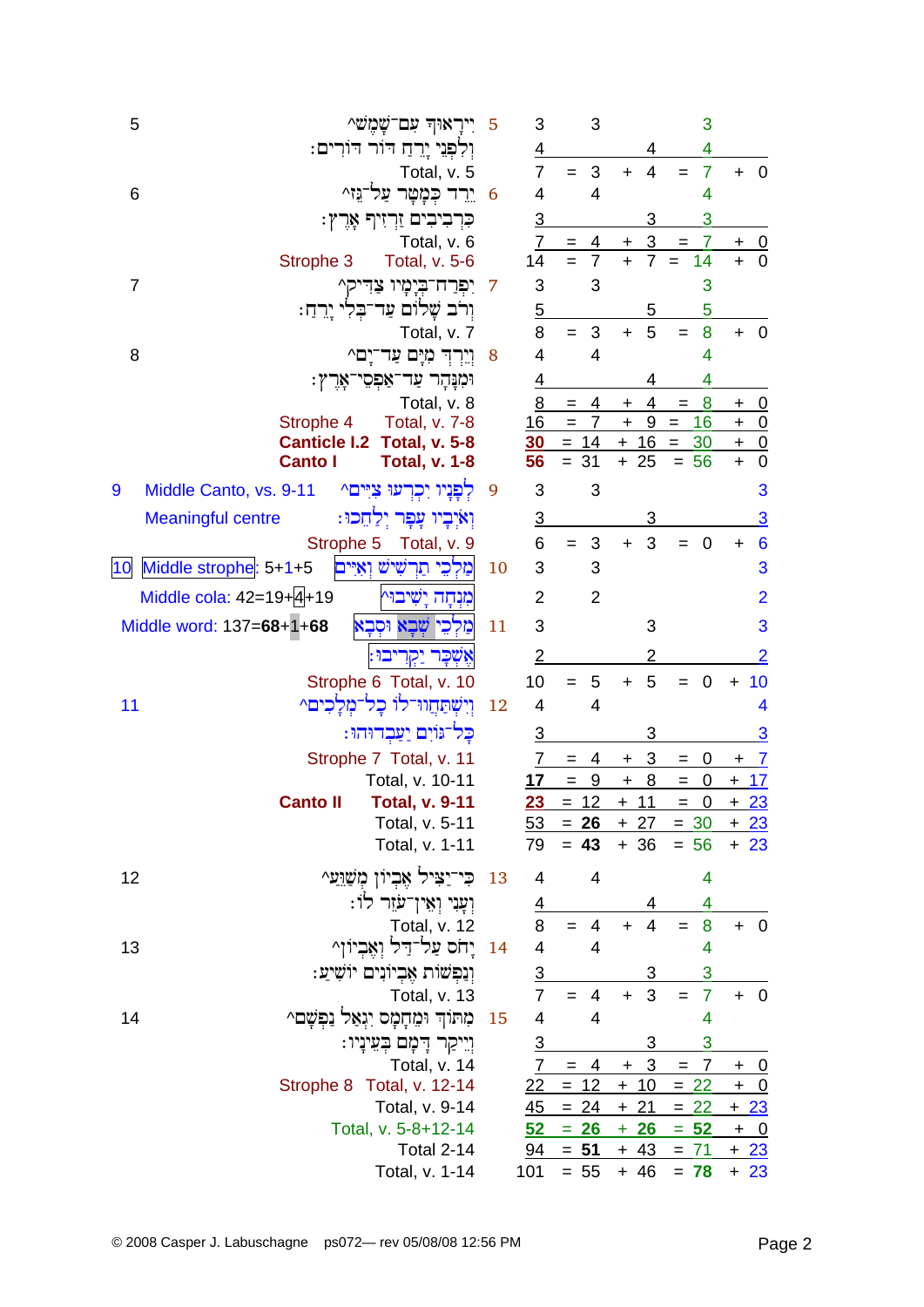| 15                                    |                       | וִיחִי וְיִהֶן־לוֹ מִזְּהַב שְׁבָא                   | 16   | 5              | 5                     |                              |                                                              | 5                                         |
|---------------------------------------|-----------------------|------------------------------------------------------|------|----------------|-----------------------|------------------------------|--------------------------------------------------------------|-------------------------------------------|
|                                       |                       | ויתפלל בעדו תמיד^                                    |      | 3              | 3                     |                              |                                                              | 3                                         |
|                                       |                       | כָּל־הַיּוֹם יְבְרֲכֶנְהוּ :                         |      | $\overline{3}$ |                       | 3                            |                                                              | $\overline{3}$                            |
|                                       | Strophe 9             | Total, v. 15                                         |      | 11             | 8<br>$=$              | 3<br>+                       | 0<br>=                                                       | $\overline{11}$<br>+                      |
|                                       | <b>Canticle III.1</b> | Total, v. 12-15                                      |      | 33             | $= 20$                | $+ 13$                       | $= 22$                                                       | 11<br>$\ddot{}$                           |
|                                       |                       | Total, v. 9-15                                       |      | 56             | $= 32$                | $+24$                        | $= 22$                                                       | $+34$                                     |
|                                       |                       | Total, v. 2-15                                       |      | 105            | $= 59$                | $+ 46$                       | $= 71$                                                       | $+34$                                     |
|                                       |                       | Total, v. 1-15                                       |      | 112            | $= 63$                | $+ 49$                       | $= 78$                                                       | $+34$                                     |
| 16                                    |                       | יִהִי פִסַּת־בַּר בָאָרֶץ                            | 17   | 4              | 4                     |                              |                                                              | 4                                         |
|                                       |                       | בראש הרים                                            |      | 2              | 2                     |                              |                                                              | $\overline{2}$                            |
|                                       |                       | יִרְעַשׁ כַּלְּבָנוֹן פִּרִיוֹ^                      | 18   | 3              | 3                     |                              |                                                              | 3                                         |
|                                       |                       | ּוְיָצִיצוּ מֵעִיר כְּעֵשֶֽב הָאָרֶץ:                |      | 4              |                       | 4                            |                                                              | $\overline{4}$                            |
|                                       | Strophe 10            | Total, v. 16                                         |      | <u>13</u>      | 9<br>$=$              | 4<br>$\ddot{}$               | 0<br>$=$                                                     | 13<br>$\ddot{}$                           |
|                                       |                       | Total, v. 15-16                                      |      | 24             | $= 17$                | $\ddot{+}$<br>$\overline{7}$ | $\mathbf 0$<br>$=$                                           | $+ 24$                                    |
| 17                                    |                       | יִהִי שִׁמוֹ לִעוֹלַם                                | 19   | 3              | 3                     |                              |                                                              | 3                                         |
|                                       |                       | לִפְנֵי־שֶׁמֵשׁ יִנּוֹן שָׁמוֹ                       |      | 4              | 4                     |                              |                                                              | 4                                         |
|                                       |                       | וְיִתְבָרִכוּ בוֹ                                    | 20   | $\overline{2}$ | $\overline{2}$        |                              |                                                              | $\overline{2}$                            |
|                                       |                       | כַּל־גּוֹיִם יִאֲשֶׁרוּהוּ:                          |      | <u>3</u>       |                       | 3                            |                                                              | $\overline{3}$                            |
|                                       | Strophe 11            | Total, v. 17                                         |      | 12             | 9<br>$=$              | 3<br>$\ddot{}$               | 0<br>$=$                                                     | <u> 12</u><br>+                           |
|                                       | <b>Canticle III.2</b> | <b>Total, v. 16-17</b>                               |      | <u>25</u>      | $= 18$                | $\overline{7}$<br>$\ddot{}$  | $= 25$                                                       | <u>_ 0</u><br>$\ddot{}$                   |
|                                       |                       | Total, v. 15-17                                      |      | <u>36</u>      | $= 26$                | $+ 10$                       | $\overline{\mathbf{0}}$<br>$\hspace{0.1cm} = \hspace{0.1cm}$ | $+36$                                     |
|                                       | <b>Canto III</b>      | <b>Total, v. 12-17</b>                               |      | 58             | <u>38</u><br>$=$      | $+20$                        | $= 22$                                                       | <u>+ 36</u>                               |
|                                       |                       | Total, v. 2-17                                       |      | <u>130</u>     | $= 77$                | $+ 53$                       | 71<br>$=$                                                    | $+59$                                     |
|                                       |                       | Numerical<br>v. 1-8<br>Chiasmus v. 9-17              |      | 56<br>81       | 31<br>$=$<br>$= 50$   | $+25$<br>$+31$               | $= 56$<br>$= 22$                                             | $+ 0$                                     |
|                                       |                       | Psalm proper, v. 1-17                                |      | 137            | $= 81$                | $+56$                        | $= 78$                                                       | <u>+ 59</u><br>$+ 59$                     |
|                                       |                       | With the heading, v. 1-17                            |      | 138            | $= 82$                | $+ 56$                       |                                                              |                                           |
| Doxology, the coda concluding Book II |                       |                                                      |      |                |                       |                              |                                                              |                                           |
| 18                                    |                       | בְרוּךְ יְהוָה אֱלֹהִים אֱלֹהֵי יִשְׂרָאֵלֹ^         | (21) | 5              | 5                     |                              |                                                              | 5                                         |
|                                       |                       | עֹשֶׂה נִפְלָאוֹת לִבַדוֹ:                           |      | 3              |                       | 3                            |                                                              | 3                                         |
| 19                                    |                       | וּבַרוּה שֵׁם כִּבוֹדוֹ לְעוֹלַם                     | (22) | 4              | 4                     |                              |                                                              | 4                                         |
|                                       |                       | וְיִמָּלֵא כְבוֹדוֹ אֶת־כֹּל הָאָרֶץ                 |      | 5              | 5                     |                              |                                                              | $\overline{5}$                            |
|                                       |                       | Doxology, v. 18-19*                                  |      | 17             | $= 14$                | 3<br>$+$                     | $\overline{\mathbf{0}}$<br>$=$                               | 17<br>$\ddot{}$                           |
|                                       |                       | ּאָמֵן וְאָמֵן:                                      |      | 2              | $\overline{c}$        |                              |                                                              | <u>2</u>                                  |
|                                       |                       | Doxology including the amens, v. 18-19               |      | 19             | $= 16$<br>$130 = 80$  | $\overline{3}$<br>$+$        | $= 0$<br>$= 52$                                              | <u>19</u><br>$\ddot{}$                    |
|                                       |                       | Total, v. 5-19<br>Psalm proper and doxology, v. 1-19 |      | <u>156</u>     | $= 97$                | $+50$<br>$+ 59$              | $= 78$                                                       | <u>78</u><br>$\ddot{}$<br>78<br>$\ddot{}$ |
|                                       |                       | With the heading, v. 1-19                            |      | 157            | $= 98$                | $+ 59$                       |                                                              |                                           |
| 20                                    |                       | כלו תפלות^                                           |      | $\overline{2}$ | $\overline{2}$        |                              |                                                              |                                           |
|                                       |                       |                                                      |      | <u>3</u>       |                       | <u>З</u>                     |                                                              |                                           |
|                                       |                       | Subscription, v. 20                                  |      | 5              | $\overline{2}$<br>$=$ | <u>3</u><br>$+$              |                                                              |                                           |
|                                       |                       | Total, including the subscription, v. 1-20           |      | 161            | $= 99$                | $+ 62$                       |                                                              |                                           |
|                                       |                       | With the heading, v. 1-20                            |      |                | $162 = 100$           | $+ 62$                       |                                                              |                                           |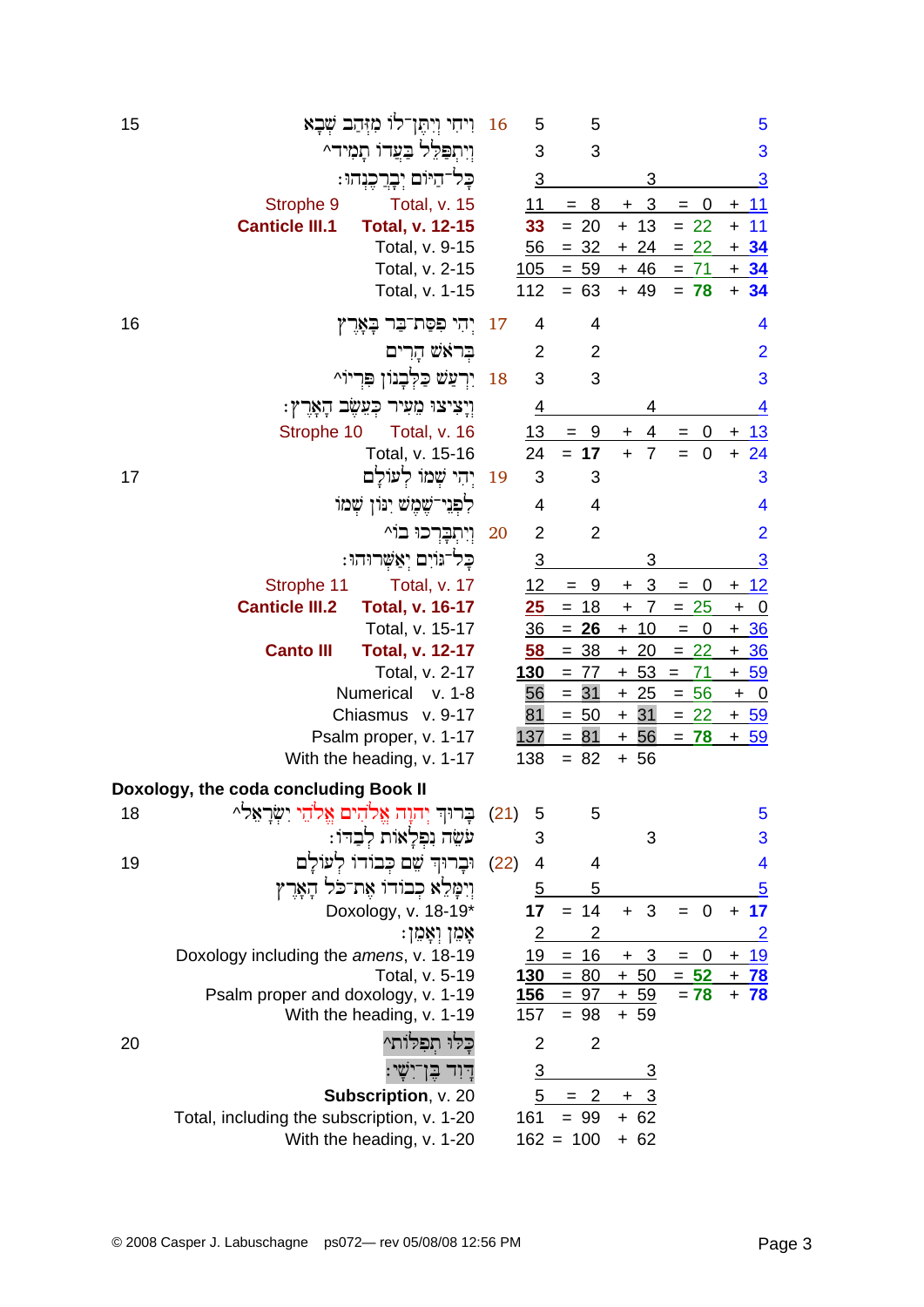### **Observations**

1. The psalm proper consists of **17** Masoretic verses, made up of 11 strophes, 20 verselines, 42 cola, and 137 words. The doxology of Book II in vs. 18-19 should be regarded, in my opinion – like the other doxologies elsewhere in the Psalter - as editorial material, added secondarily during the formation process of the Psalter. It is important to note, however, that this was not done in any haphazard fashion; the doxology was composed in such a way that it forms a numerical unity with the psalm proper. This goes for the doxology of Book I too. See Observations 1 and 5 in my Analysis of [Psalm 41.](http://www.labuschagne.nl/ps041.pdf)

The 17-word doxology, together with its 2-word conclusion, אֲמֶן *וְאֵמֶן* , 'Amen, Amen', (vs. 18-19), brings the total number of words of the entire poem up to **156** (6 x **26**), which was obviously consciously designed. The numerical structure shows that the 1 word heading and the 5-word editorial note (v. 20) do not play any role at all in the numerical structure of the psalm.

2. In terms of the 137 words of the psalm proper, the middle word is  $N\Box\ddot{u}$ , 'Sheba', significantly flanked by 68 (4 x 17) words:  $137 = 68 + 1 + 68$ . The name Sheba appears to have been intentionally devised as the meaningful centre of the poem on word level. The name Sheba may be regarded as representing all foreign rulers who are familiar with Solomon's fame and acknowledge his hegemonic rule. The name Sheba is a most fitting meaningful centre for a poem dedicated to king Solomon, especially in light of the story about the visit by the queen of Sheba (I Kings 10:1-13).

It is particularly interesting to note that the concentric compositional formula, with Sheba flanked by **68** words (4x the divine name number **17**) on each side, seems to suggest that Sheba is symbolically enveloped by YHWH's name. This may be linked with the remark in I Kings 10:1 that "the queen of Sheba heard of the fame of Solomon *concerning the name of YHWH*". The Deuteronomistic storyteller, on his part, wanted to stress that the reason for her visit is not Solomon's personal fame, but the fame of what he did for *the name of YHWH*, i.e. building the temple.

Significantly enough, however, the poet winds up his poem by referring solely to the name of *Solomon*, without any explicit mentioning of the name of YHWH:

"May his name endure for ever; may his fame remain like the sun!" (v. 17).

So it does not come as a surprize to see that the author of the doxology corrected the poem's one-sided picture of Solomon - perfectly in line with the view of the storyteller - by referring specifically to the name of *YHWH* (vs. 18-19):

"Blessed be YHWH, the God of Israel, who alone does wondrous things; blessed be his glorious name for ever; may his glory fill the whole earth!".

In my opinion, there is every reason to conclude that the doxology was secondarily composed by a redactor in the editorial phase of the formation process of the Psalter.

3. In terms of the poetical structure of the poem, there is another meaningful centre, namely v. 10, the middle strophe (11 =  $5 + 1 + 5$ ), which coincides with the 4 middle cola (42 = 19 +  $\overline{4}$  + 19). This 2-verseline middle strophe (in box) is highlighted by the fact that it is flanked by the two only 1–verseline strophes in the whole psalm. They are very similar in terms of content: the submission of the king's enemies and their recognition of Solomon's hegemonic rule.

This is how the middle strophe is positioned within the middle canto which may be regarded as the larger meaningful centre: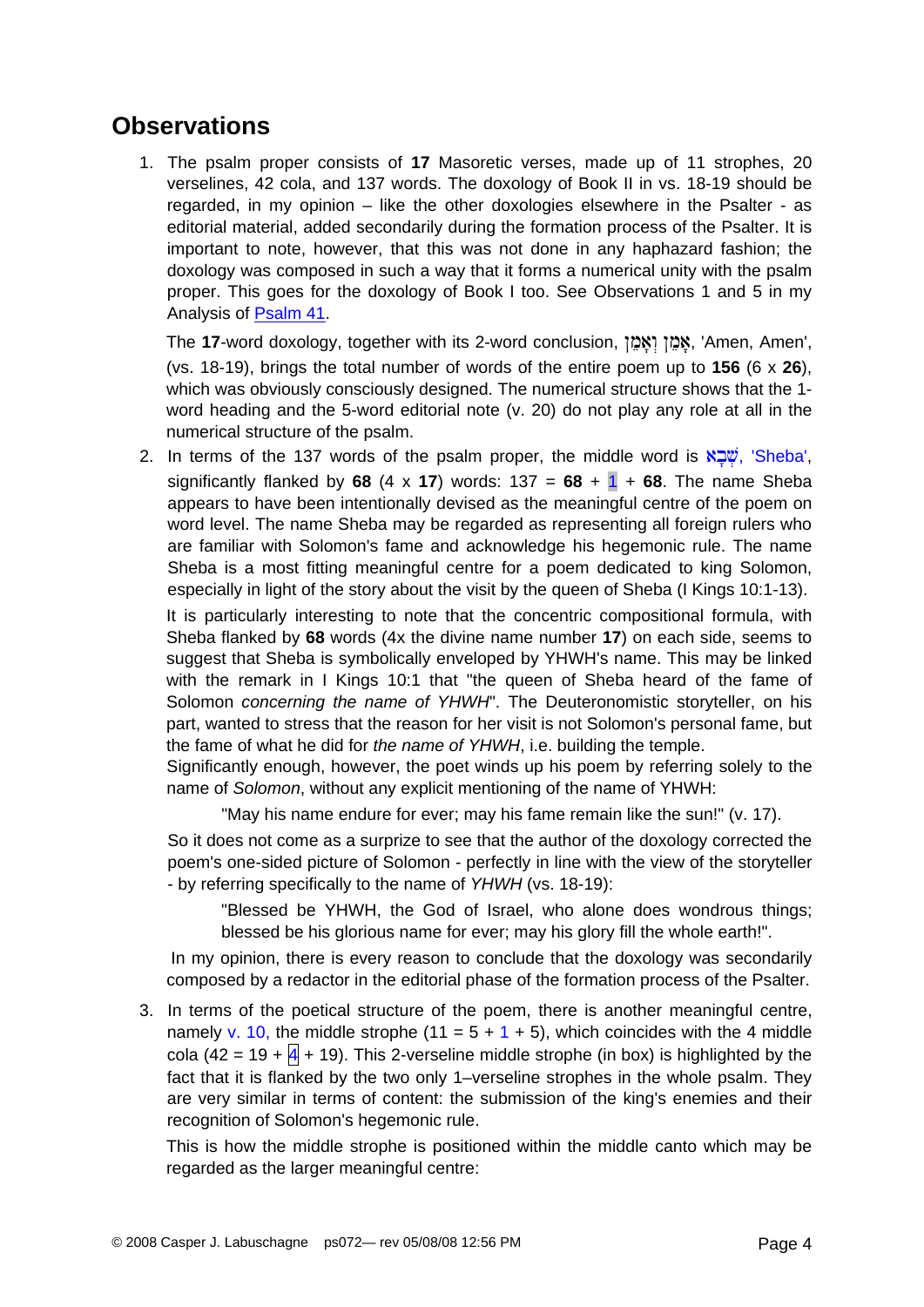| לִפְנָיו יִכְרְעוּ צִיִּים ^ וְאֹיְבָיו עָפָר יְלַחֵכוּ: º                                           | (one bicolic verseline) |
|------------------------------------------------------------------------------------------------------|-------------------------|
| <sup>10</sup>  מַלְכֵי תַרְשִׁישׁ וְאִיִּים ∕∕ מִנְחָה יָשִׁיבוּ^                                    | two bicolic             |
| מַלְכֵי <b>שָׁבָא</b> וּסְבָא // אֶשְׁכָּר יַקְרִיבוּ:                                               | verselines              |
| (one bicolic verseline) <sup>11</sup> וִיִשְׁתַּחֲוּד־לוֹ כָל־מִלָכִים ^ כָּל־גּוֹיִם יַעַּבְדוּהוּ: |                         |

- 9 May desert tribes bow down before him; and may his enemies lick the dust!
- 10 May the kings of Tarshish and of the isles render him tribute May the kings of **Sheba** and Seba bring gifts!
- 11 May all kings fall down before him; may all nations serve him!

In the wider context, the meaningful centre, Canto II, is flanked by the two passages describing *the internal effects* of the realization of justice by the king: preceded by Canto I (vs. 1-8) and Strophe 8 (vs. 12-14). The two Canticles, vs. 1-4 and 5-8 should be clearly distinguished: Canticle I.1, which is significantly composed of 26 words (**17** before and 9 after *atnach*), is introduced by a *prayer* (vs. 1-2), while Canticle I.2 is introduced by words referring to God in  $2^{nd}$  person (v. 5): 'may they (the king and his dynasty) revere *you* (God)…'. Another point of difference is that Canticle I.1 deals with the wishes for the righteous deeds of the king for the benefit of *the people*, while Canticle I.2 express the wishes for the blessed effects of the rule of justice for the benefit of *the king and his land*.

In the same way, I differentiate between Strophe 8 (vs. 12-14) and Strophes 9 -11 (vs. 15-17), because Strophe 8 is a recapitulation of the wishes concerning the saving acts of the king mentioned in vs. 1-4, particularly for the benefit of *the oppressed and the poor*, while Strophes 9 –11 contain a recapitulation of the wishes for the blessed effects of his righteous rule referred to in vs. 5-8, particularly for the benefit of *the king and his land*.

From a numerical point of view, it is important to note that the two passages immediately before and after the meaningful centre, vs. 5-8 and vs. 12-14, taken together, are composed of **52** words, with **26** before and **26** after atnach, matching the **26** words in vs. 1-4!

In other words, the text is constructed in such a way that we can visualize the submission of the enemies of the king (vs. 9-11) strictly within the context of his realization of justice in general. The rule of justice does not only benefit the king and his land, but also, more particularly, the oppressed and the needy. I consider this a theological insight of fundamental importance.

| $vs. 1-4$ | the king's deeds for the benefit of the people |                      |    |    | 26 |
|-----------|------------------------------------------------|----------------------|----|----|----|
| $vs. 5-8$ | the blessings for the king and his land        |                      |    | 30 |    |
| vs. 9-11  | the submission of the king's enemies           |                      | 23 |    |    |
| vs. 12-14 | the flourishing of justice for the oppressed   |                      |    | 22 |    |
| vs. 15-17 | the blessings for the king and his land        |                      | 36 |    |    |
| vs. 1-17  | the entire psalm proper:                       | $137 = 59 + 52 + 26$ |    |    |    |